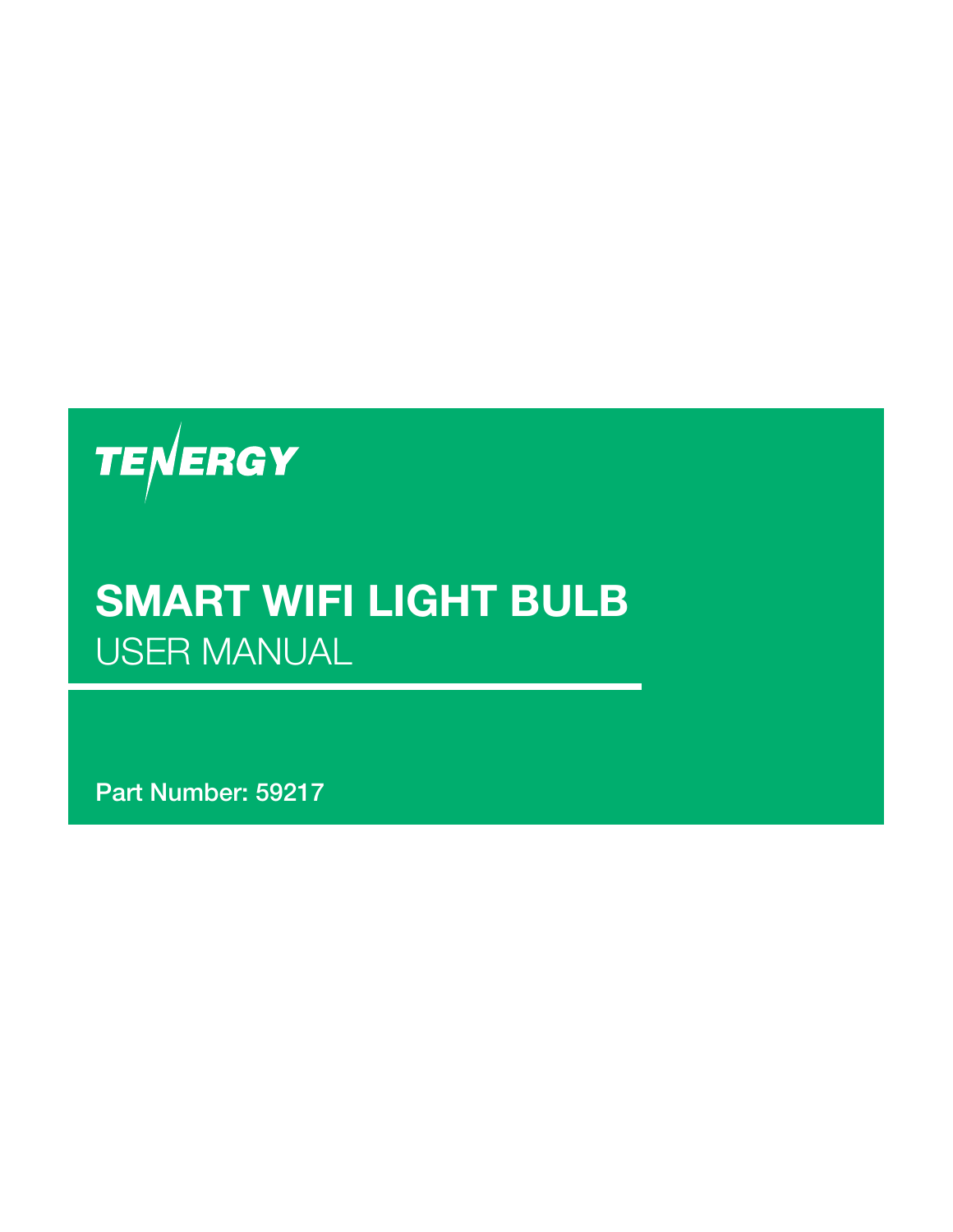## **IMPORTANT SAFETY INFORMATION:**

Before installing the Tenergy LED bulbs, please read and follow all ecautions, including:

- Turn **OFF** the light switch controlling the light socket before attempting to replace the light bulb.
- **WARNING: RISK OF ELECTRIC SHOCK.** Do not attempt to disassemble bulb.
- Suitable for use in operating environment between -4°F and 104°F (-20°C and 40°C) and humidity between 0-95%.
- Not suitable for use with standard wall dimmer, to dim the light, use your apps.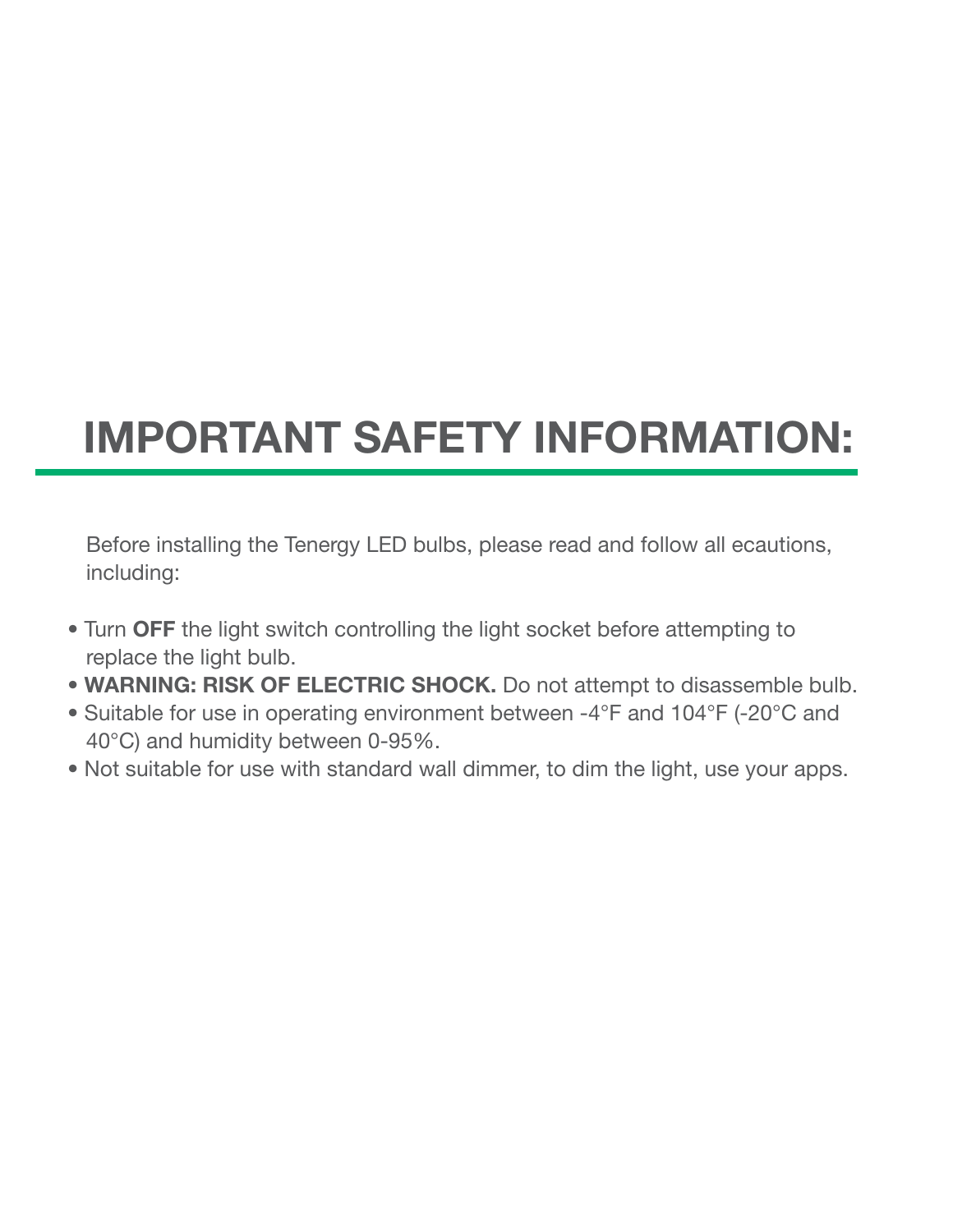## **SET UP TUYA SMART APP**



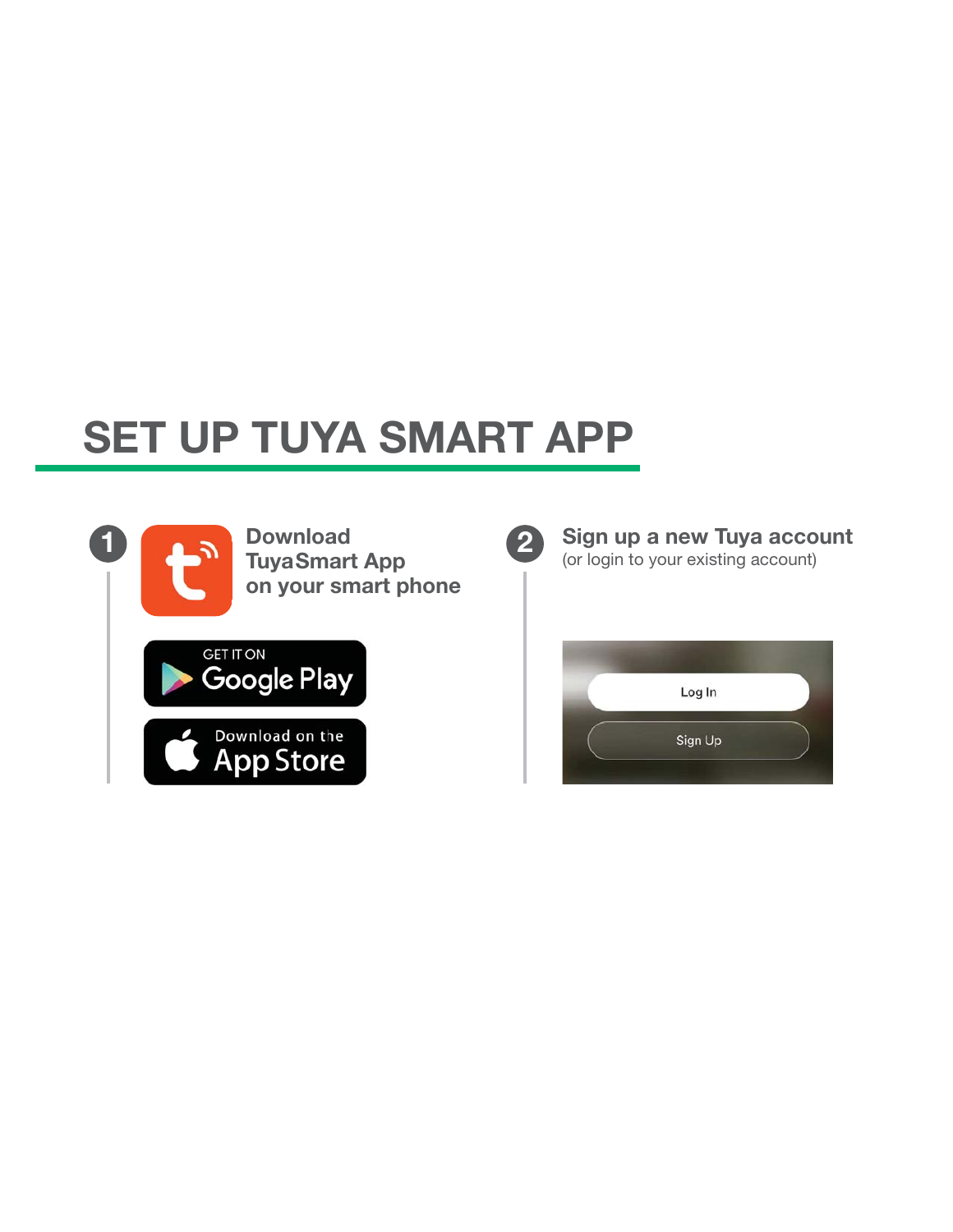## **PREPARE WIFI LIGHT BULB**



### **Install Bulb**

Screw your smart light bulb to an socket, then **power on.**





The blub should **slowly flash** to indicate it is in pairing mode and ready to be paired.





 $\sim$  $\sim$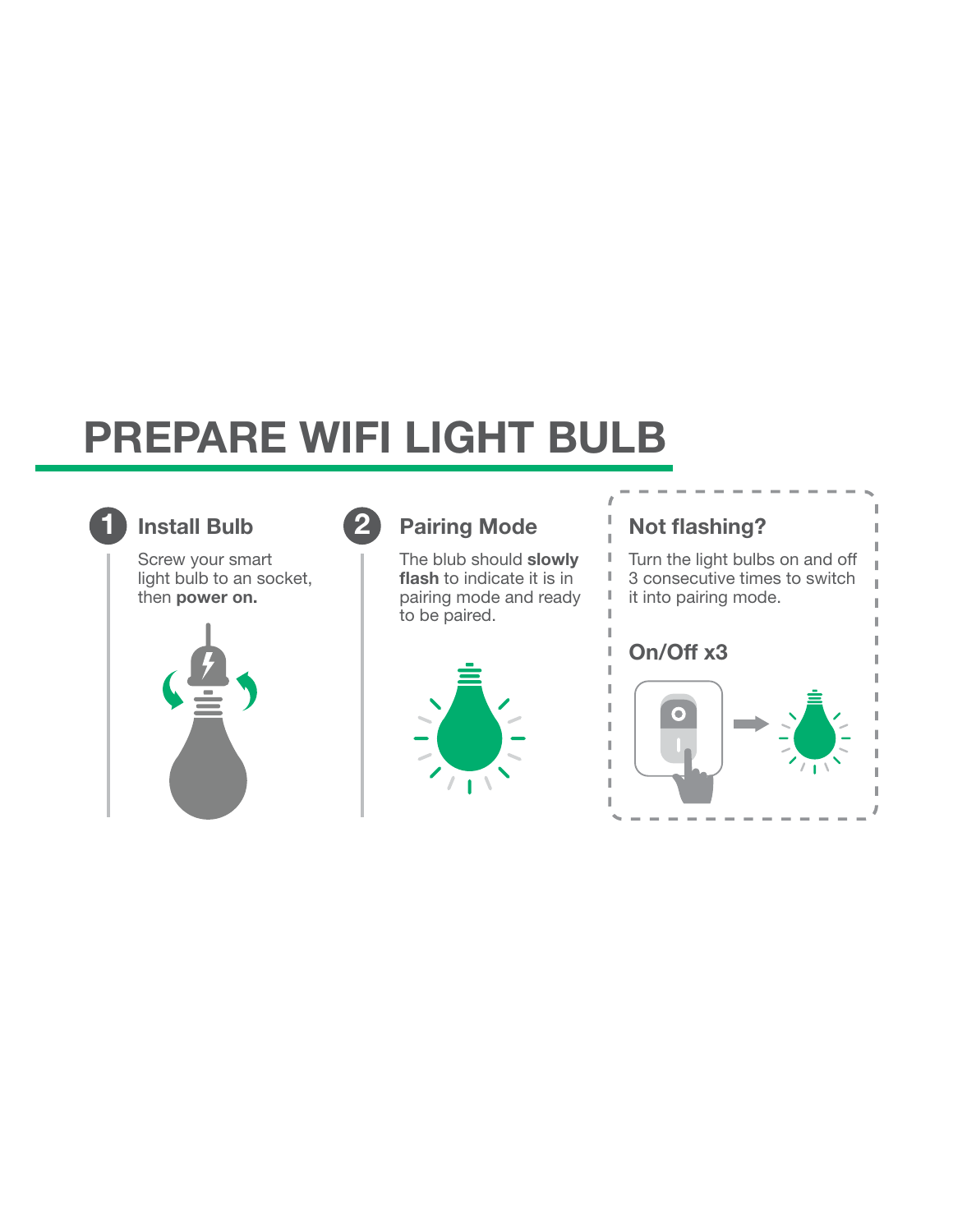## **PAIR WIFI LIGHT BULB**



### **Add Device**

On the Tuya app, click on the upper right **[+]** icon to add a device.



Or press **[Add Device]** button for first time app user

### **1 2 Detect Device**

#### **Auto Scan**

The app will automatically detect this new light bulb. Click **[Go to add]** to start pairing process.



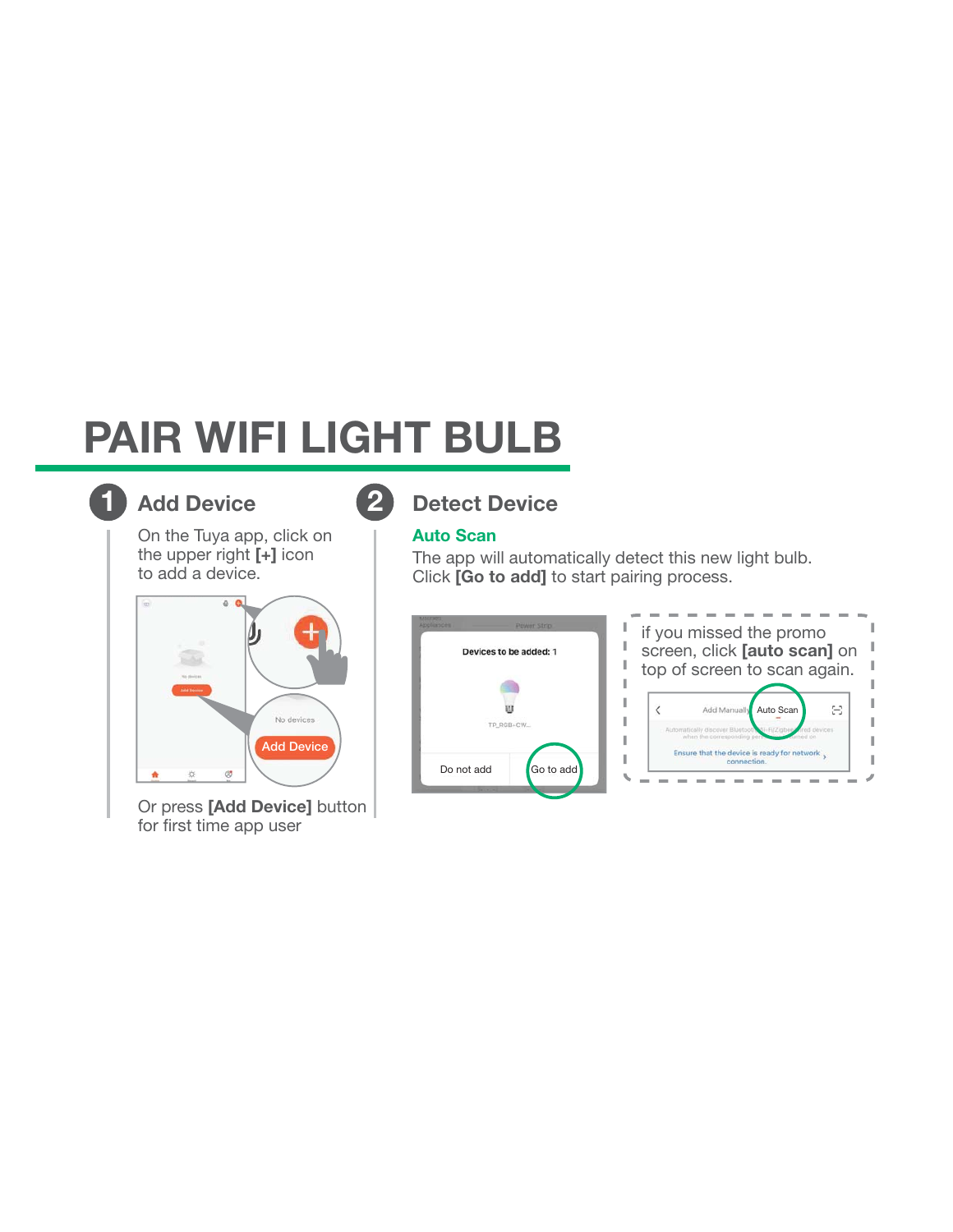# **PAIR WIFI LIGHT BULB**



**Detect Device** (Alternative way) **2 3**

#### **Add Manually**

Choose **[Light Source (Wi-Fi)]** model, Then follow the screen direction.



### **Network Setting**

Follow the on screen introduction to enter your 2.4G Wi-Fi network password and add the light bulb to the network.

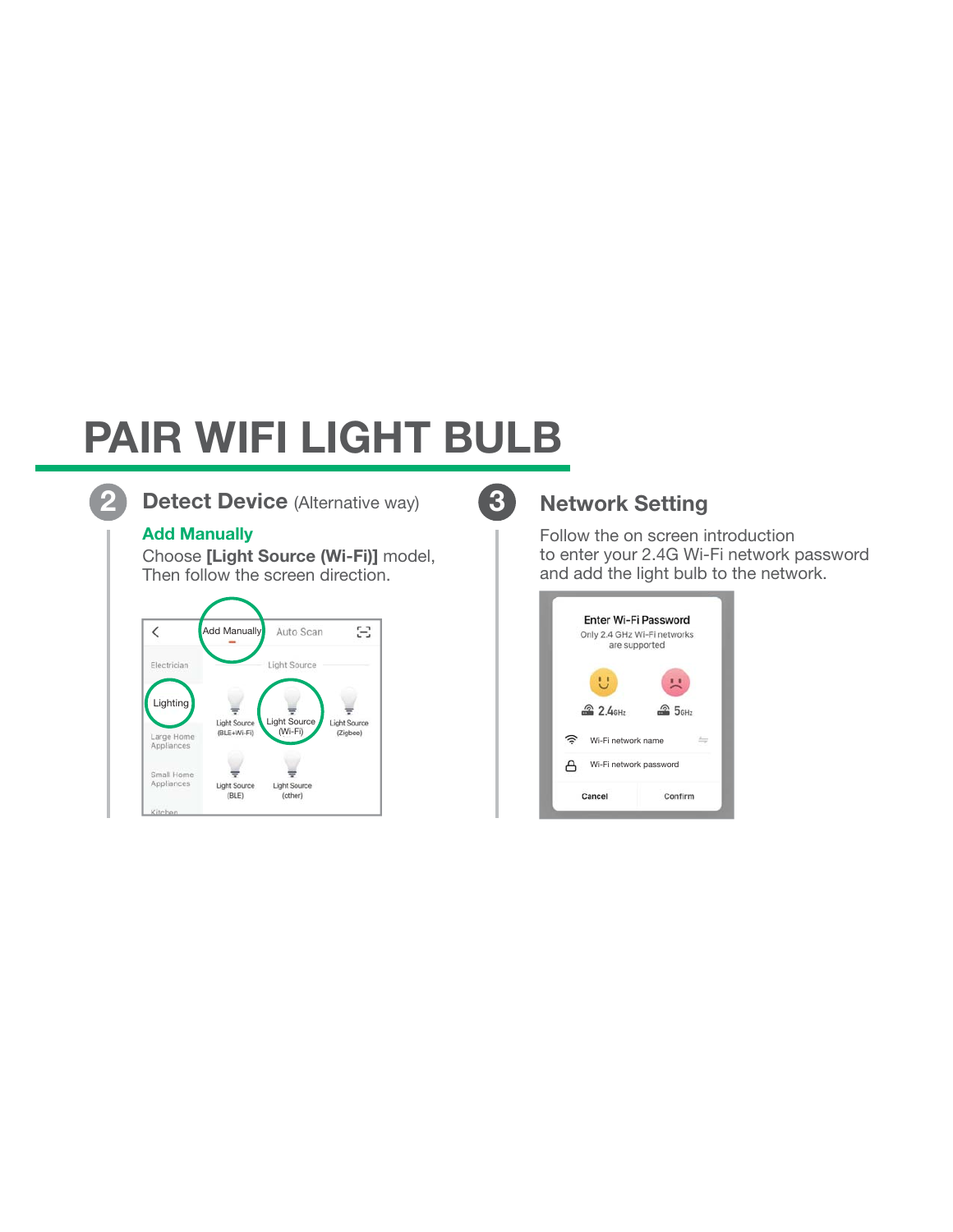## **PAIR WIFI LIGHT BULB**

#### **4 Personalize Device**

During the **[Done]** screen that confirms light bulb added successfully. We recommended to rename the light bulb to a nick name that you'll be calling it in the future

Such as: Bedroom Light Kitchen Light Living Room Light

You can rename the light bulb in the future by going into the light bulb settings page.

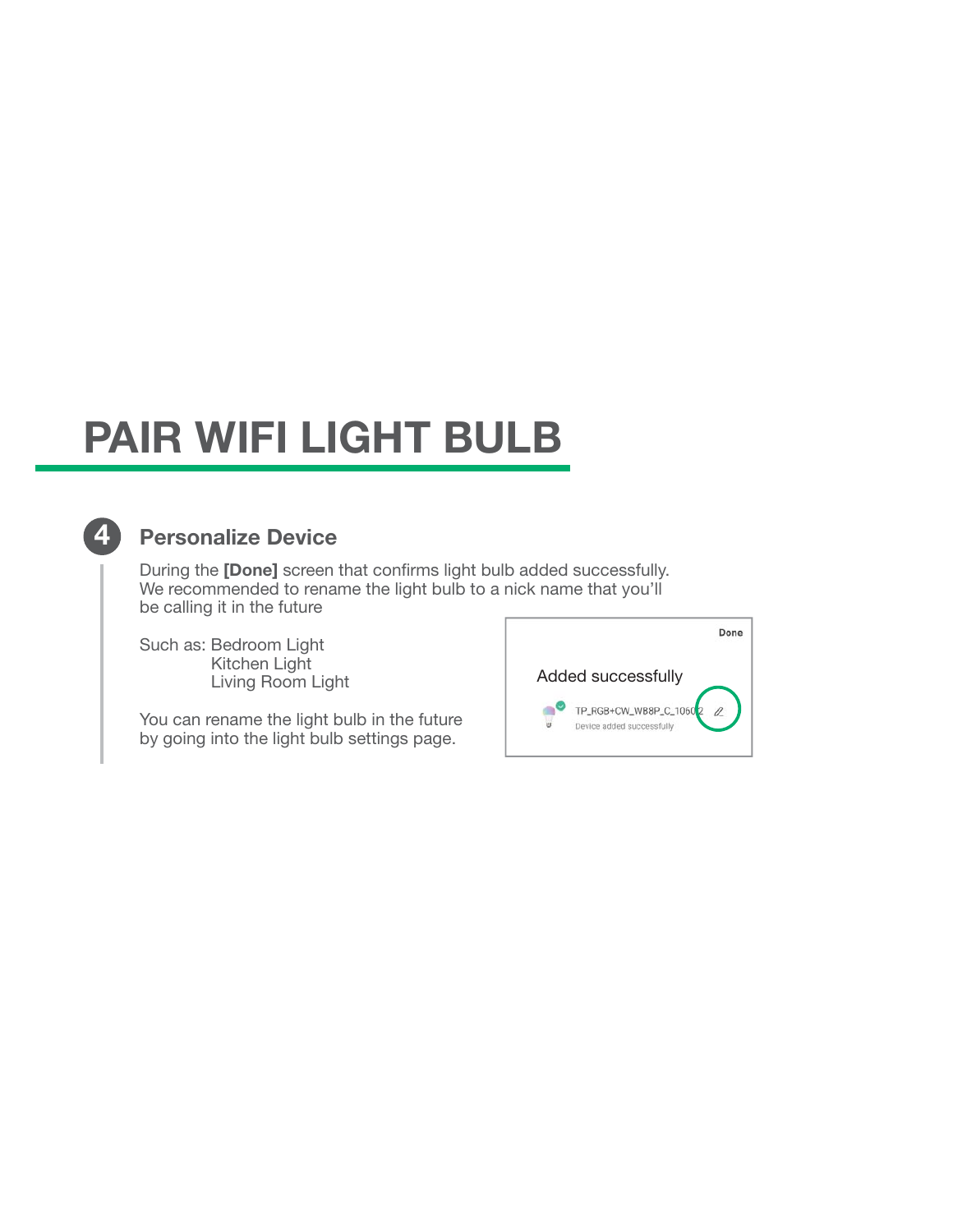# **CUSTOMIZE WIFI LIGHT BULB**

In Tuya app, click **[Home]** icon on the bottom to see the list of connected light bulbs. Select any light bulb to enter the customization screen.



Tunable warm white or cool white light



Style up your home decor with color accents **1 1 1 1 White Ambiance 2 Color Ambiance 3 Routine** 



**& Schedule**

**3**



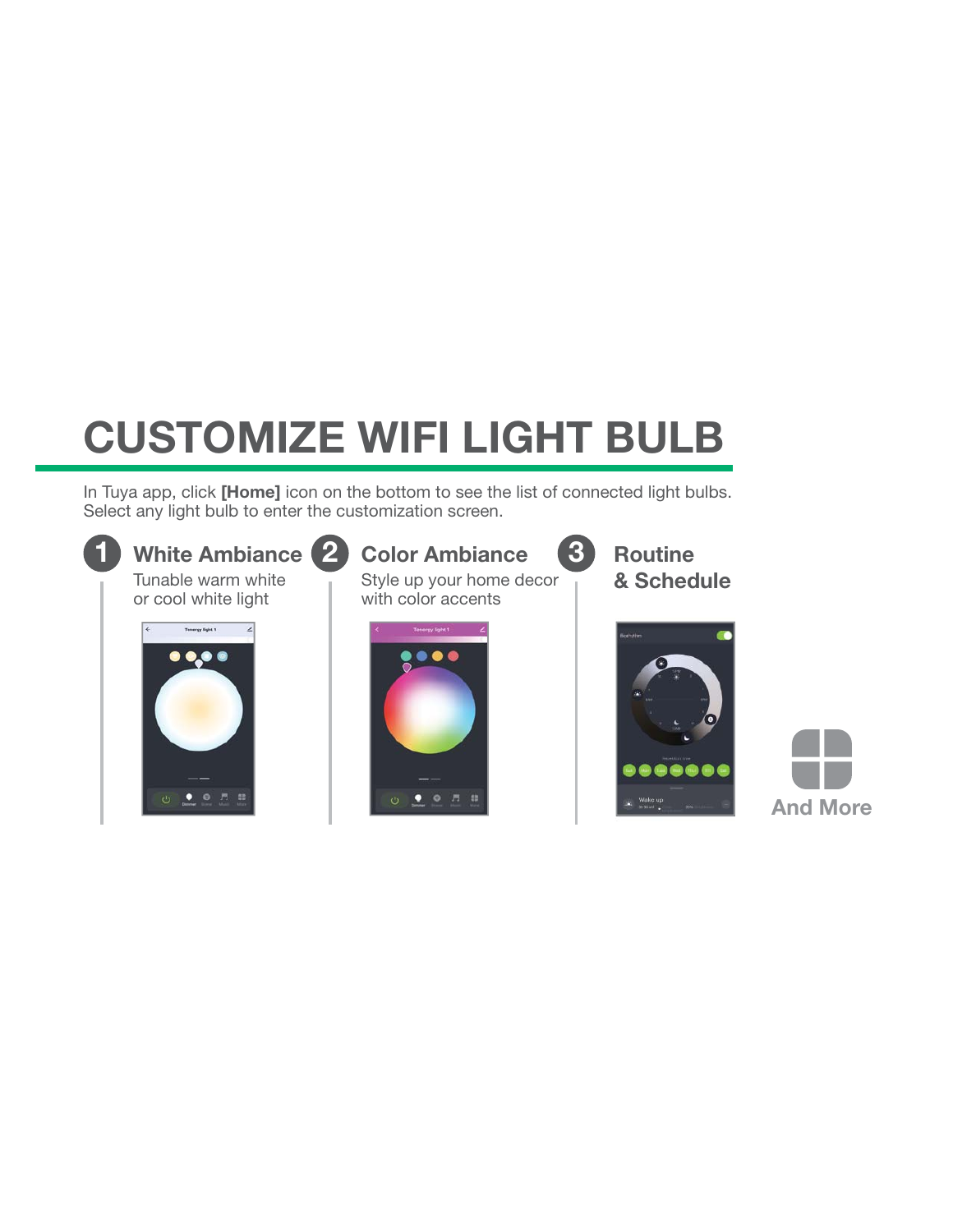### **Connect to Smart Home**



**1 D** In Tuya app, click on the device **2** you would like to be connected to your smart home devices.



Select the smart home device listed below, follow the steps on your app to complete the connetion.

| <b>Bedroom Light</b>      |                     |                    | $\overline{\phantom{a}}$ |
|---------------------------|---------------------|--------------------|--------------------------|
| Device Information        |                     |                    |                          |
| Tap-to-Run and Automation |                     |                    |                          |
| Third-party Control       |                     |                    |                          |
|                           |                     |                    |                          |
| Alexa                     | Google<br>Assistant | <b>Tmall Genie</b> | <b>Tecent Xiaowei</b>    |

**Works with:**



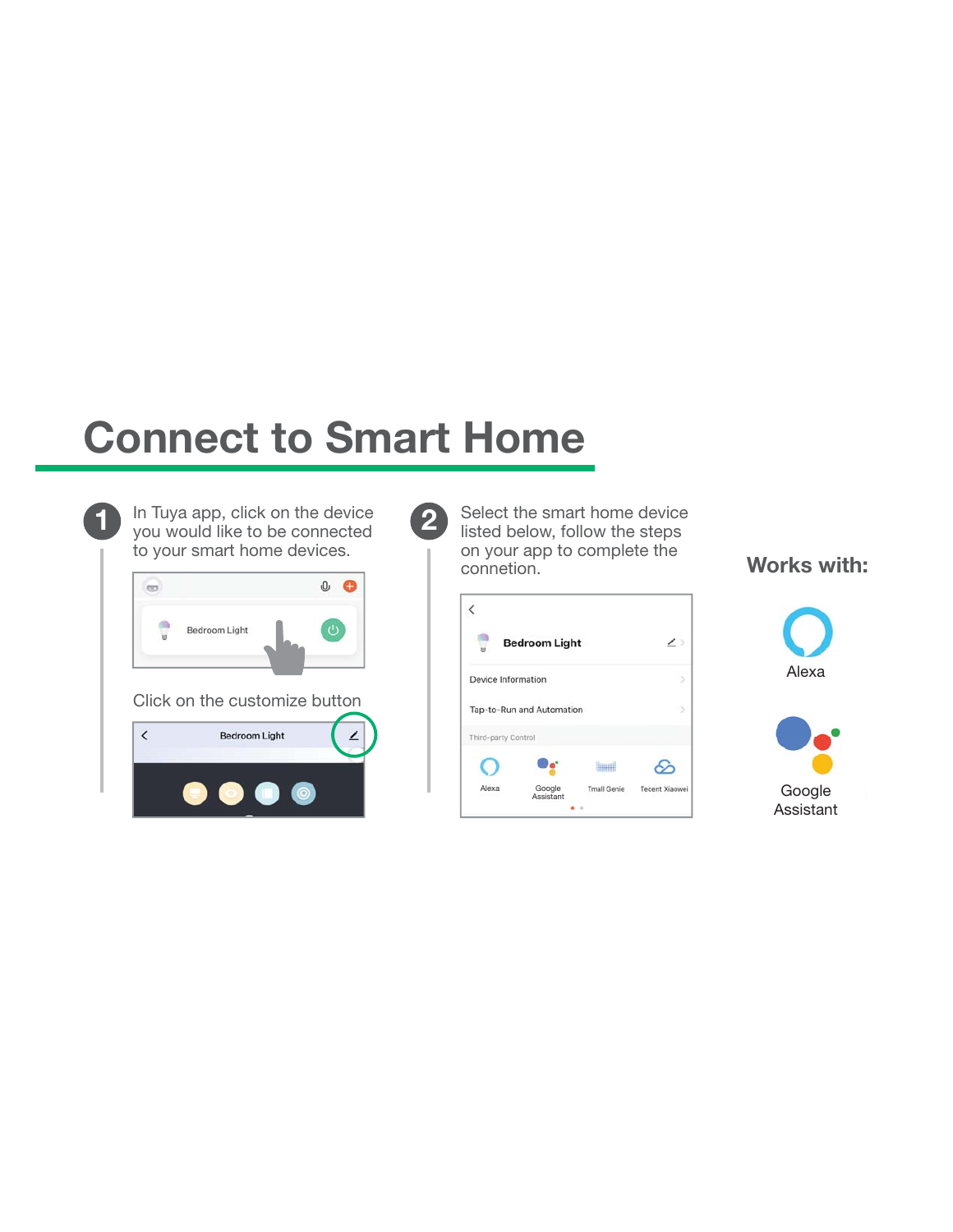### **Product Specs**

| <b>Light Bulb Type</b>      | A <sub>19</sub>     | <b>Light Output</b>           | 40 to 800 lumens |
|-----------------------------|---------------------|-------------------------------|------------------|
| <b>Lighting Technology</b>  | <b>LED</b>          | <b>Power Consumption</b>      | 9 watts          |
| <b>Color Temperature</b>    | 2700K Warm white    | <b>Brightness Equivalence</b> | 60 watts         |
|                             | to 6500K Cool white | Input                         | 120V AC 60Hz     |
| <b>Adjustable Color</b>     | <b>RGB</b>          | <b>Color Rendering Index</b>  | 85               |
| Light Bulb Base Code        | E <sub>26</sub>     | <b>Beam Angle</b>             | 230 degrees      |
| <b>Light Bulb Base Type</b> | Medium              | <b>Average Life</b>           | 25000 hours      |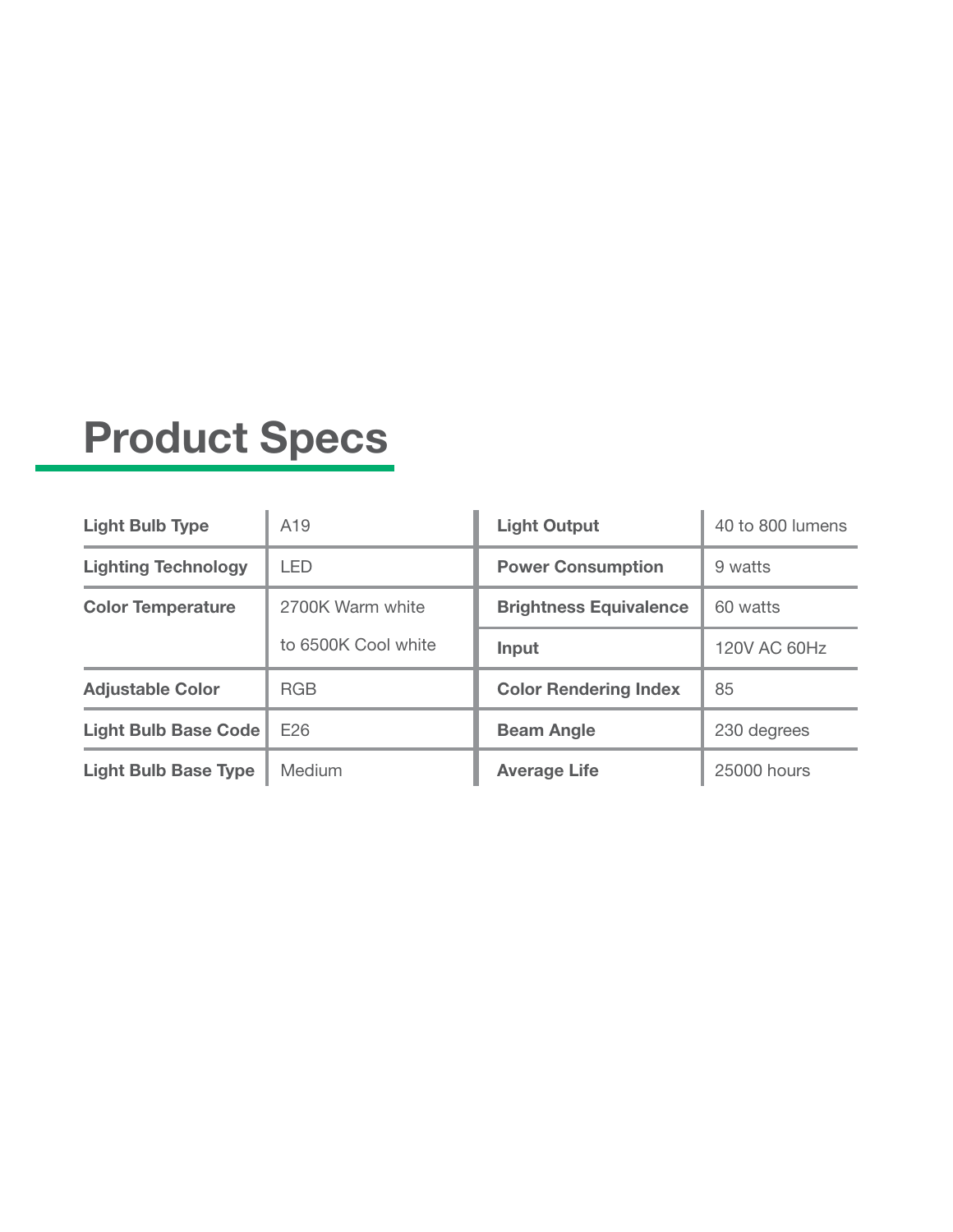

#### **Q: Can bulbs be used in sockets with wall dimmers?**

A: No, bulbs are designed to be used in on/off sockets only. To dim the blub, please use the apps or voice assistants for control.

#### **Q: Can I connect my bulbs directly to Amazon/ Google without the Tuya Smart App?**

A: Unfortunately no, the Tuya app is required to setup the LED light bulb.

#### **Q: Does the bulb remember settings after it's powered off, like a power outage?**

A: Yes. The bulb will remember all settings until it is reset into pairing mode (by turning it on and off 3 consecutive times).

#### **Q: How come some of the apps I downloaded appears different from the ones from this manual?**

A: We do not have control over how Amazon and Google design their apps, so things may look slightly different upon their app updates (such as having the icons located at different place). However the main idea to connecting the blub to the apps should be the same, if you are not sure on how to make things work, please contact our customer service team.

#### **Q: Is there a max number of bulbs I can run at the same time?**

A: There is no limit to the max number you can install.